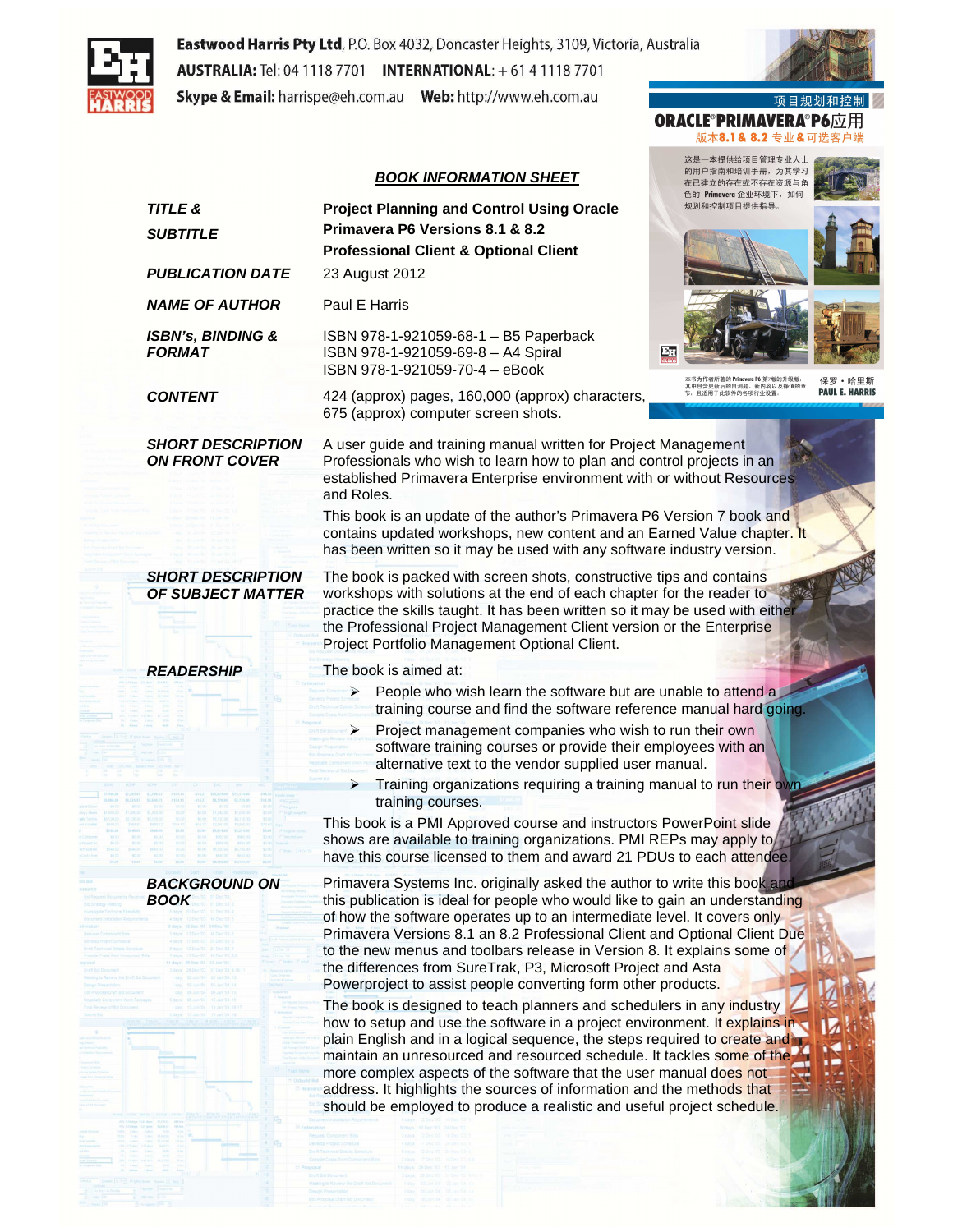| <b>BACKGROUND ON</b><br><b>BOOK Continued</b> | The book provides advice on how on how the many software options may<br>be applied to projects environments and it aims to teach readers how to<br>plan and control projects created within the software package and stays<br>focused on explaining how to use Primavera to schedule projects by:                                                                                                                                                                                                                                                                                                                                                                                                                                                                     |  |  |
|-----------------------------------------------|-----------------------------------------------------------------------------------------------------------------------------------------------------------------------------------------------------------------------------------------------------------------------------------------------------------------------------------------------------------------------------------------------------------------------------------------------------------------------------------------------------------------------------------------------------------------------------------------------------------------------------------------------------------------------------------------------------------------------------------------------------------------------|--|--|
|                                               | Concentrating on the core functions required to set up an<br>➤<br>enterprise environment and how to plan and control projects.                                                                                                                                                                                                                                                                                                                                                                                                                                                                                                                                                                                                                                        |  |  |
|                                               | Providing command lists at the start of each chapter as a quick<br>≻<br>reference.                                                                                                                                                                                                                                                                                                                                                                                                                                                                                                                                                                                                                                                                                    |  |  |
|                                               | $\triangleright$ Providing a comprehensive table of contents and index of all<br>topics.                                                                                                                                                                                                                                                                                                                                                                                                                                                                                                                                                                                                                                                                              |  |  |
|                                               | The book is intended to be used:                                                                                                                                                                                                                                                                                                                                                                                                                                                                                                                                                                                                                                                                                                                                      |  |  |
|                                               | As a self teach book, or<br>≻                                                                                                                                                                                                                                                                                                                                                                                                                                                                                                                                                                                                                                                                                                                                         |  |  |
|                                               | $\triangleright$ A user guide, or                                                                                                                                                                                                                                                                                                                                                                                                                                                                                                                                                                                                                                                                                                                                     |  |  |
|                                               | A training manual for a three day training course.<br>➤                                                                                                                                                                                                                                                                                                                                                                                                                                                                                                                                                                                                                                                                                                               |  |  |
|                                               | This book is written by an experienced scheduler, who has used the<br>software at the sharp end of projects and is not a techo. It draws on the<br>author's practical experience in using the software in a wide variety of<br>industries. It presents workable solutions to real day to day planning and<br>scheduling problems and contains practical advice on how to set up the<br>software and import data.                                                                                                                                                                                                                                                                                                                                                      |  |  |
| <b>ABOUT THE AUTHOR</b>                       | Paul Harris holds an Honours Degree in Civil Engineering obtained in the<br>UK and is a Certified Cost Engineer through AACEI International, a<br>PRINCE2 Registered Practitioner, an Approved PRINCE2 Trainer and a<br>"Managing Successful Programmes" Registered Practitioner. He has<br>worked in the project controls industry for a number of years and has<br>assisted many companies in a range of industries to set up and run project<br>controls systems. His Melbourne, Australia based company, Eastwood<br>Harris Pty Ltd, offers project controls consulting and training services world<br>wide with a strong focus on Microsoft Project and Primavera software.                                                                                      |  |  |
| <b>AUTHOR'S COMMENT</b>                       | As a project controls consultant I have used a number of planning and<br>scheduling software packages for the management of a range of project<br>types and sizes. The first books I published were user guides/training<br>manuals for Primavera SureTrak <sup>®</sup> , P3 and <sup>®</sup> Microsoft Project users. These<br>were well received by professional project managers and schedulers, so I<br>decided to turn my attention to developing books that demonstrated how<br>the software is used with project management methodologies such as<br>PRINCE2 and the PMBOK® Guide. This book follows the same layout as<br>my other books and I trust this book will assist you in understanding how to<br>use Primavera P6 to plan and control your projects. |  |  |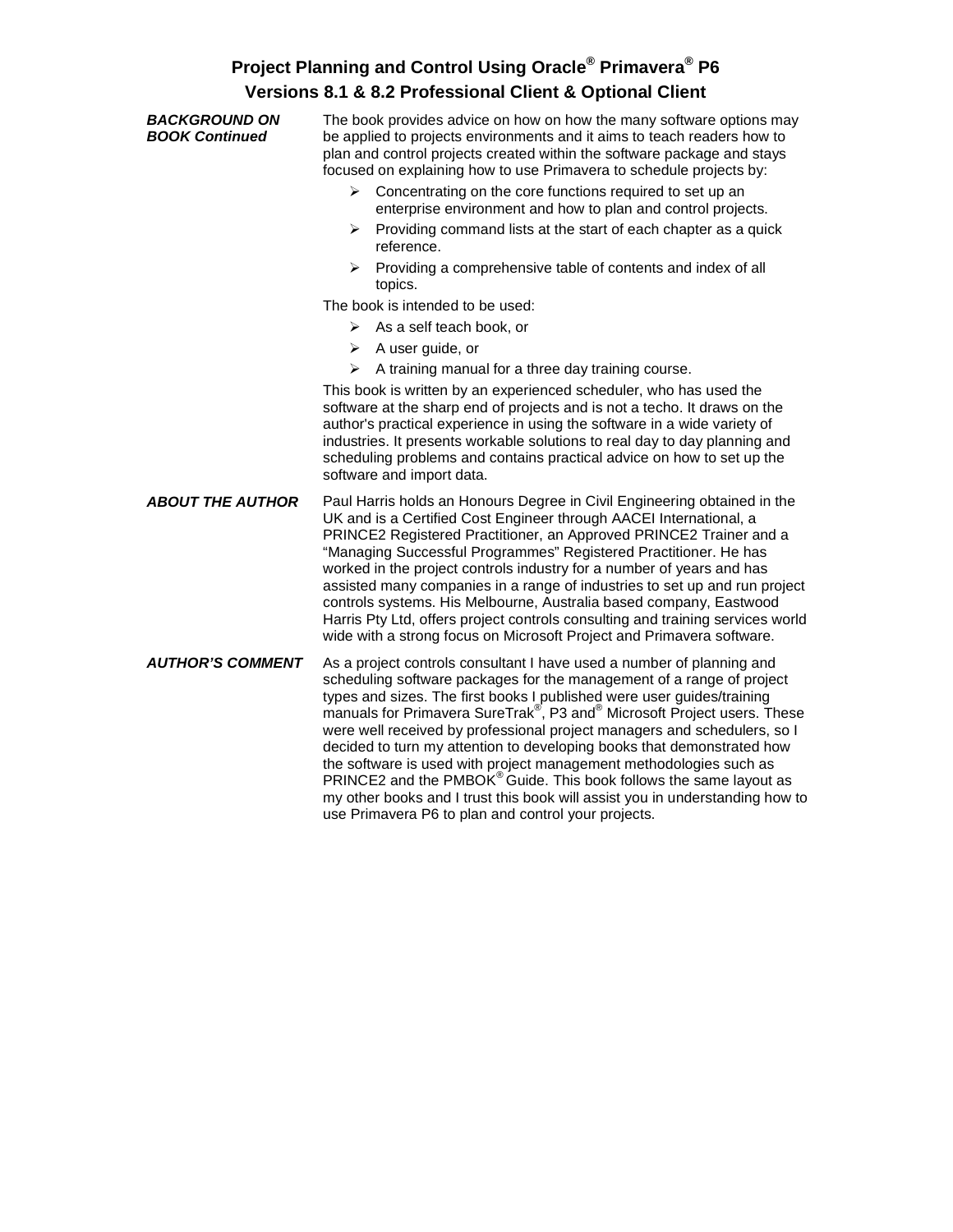| <b>TABLE OF</b> |  |  |
|-----------------|--|--|
| <b>CONTENTS</b> |  |  |

- 1 INTRODUCTION
- 2 CREATING A PROJECT PLAN
	- 3 STARTING UP AND NAVIGATION
	- 4 CREATING A NEW PROJECT
	- 5 DEFINING CALENDARS
	- 6 CREATING A PRIMAVERA PROJECT WBS
	- 7 ADDING ACTIVITIES AND ORGANIZING UNDER THE WBS
	- 8 FORMATTING THE DISPLAY
	- 9 ADDING RELATIONSHIPS
	- 10 ACTIVITY NETWORK VIEW
	- 11 CONSTRAINTS
	- 12 GROUP, SORT AND LAYOUTS
	- 13 FILTERS
	- 14 PRINTING AND REPORTS
	- 15 SCHEDULING OPTIONS AND SETTING A BASELINE
	- 16 UPDATING AN UNRESOURCED SCHEDULE
	- 17 USER AND ADMINISTRATION PREFERENCES AND SCHEDULING OPTIONS
	- 18 CREATING ROLES AND RESOURCES
	- 19 ASSIGNING ROLES, RESOURCES AND EXPENSES
	- 20 RESOURCE OPTIMIZATION
	- 21 UPDATING A RESOURCED SCHEDULE
	- 22 OTHER METHODS OF ORGANIZING PROJECT DATA
	- 23 GLOBAL CHANGE
	- 24 MANAGING THE ENTERPRISE ENVIRONMENT
	- 25 MULTIPLE PROJECT SCHEDULING
	- 26 UTILITIES
	- 27 EARNED VALUE MANAGEMENT WITH P6
	- 28 WHAT IS NEW IN P6 VERSION 8.1
	- 29 WHAT IS NEW IN P6 VERSION 7
	- 30 WHAT IS NEW IN VERSION 6.0
	- 31 TOPICS NOT COVERED IN THIS PUBLICATION
	- 32 INDEX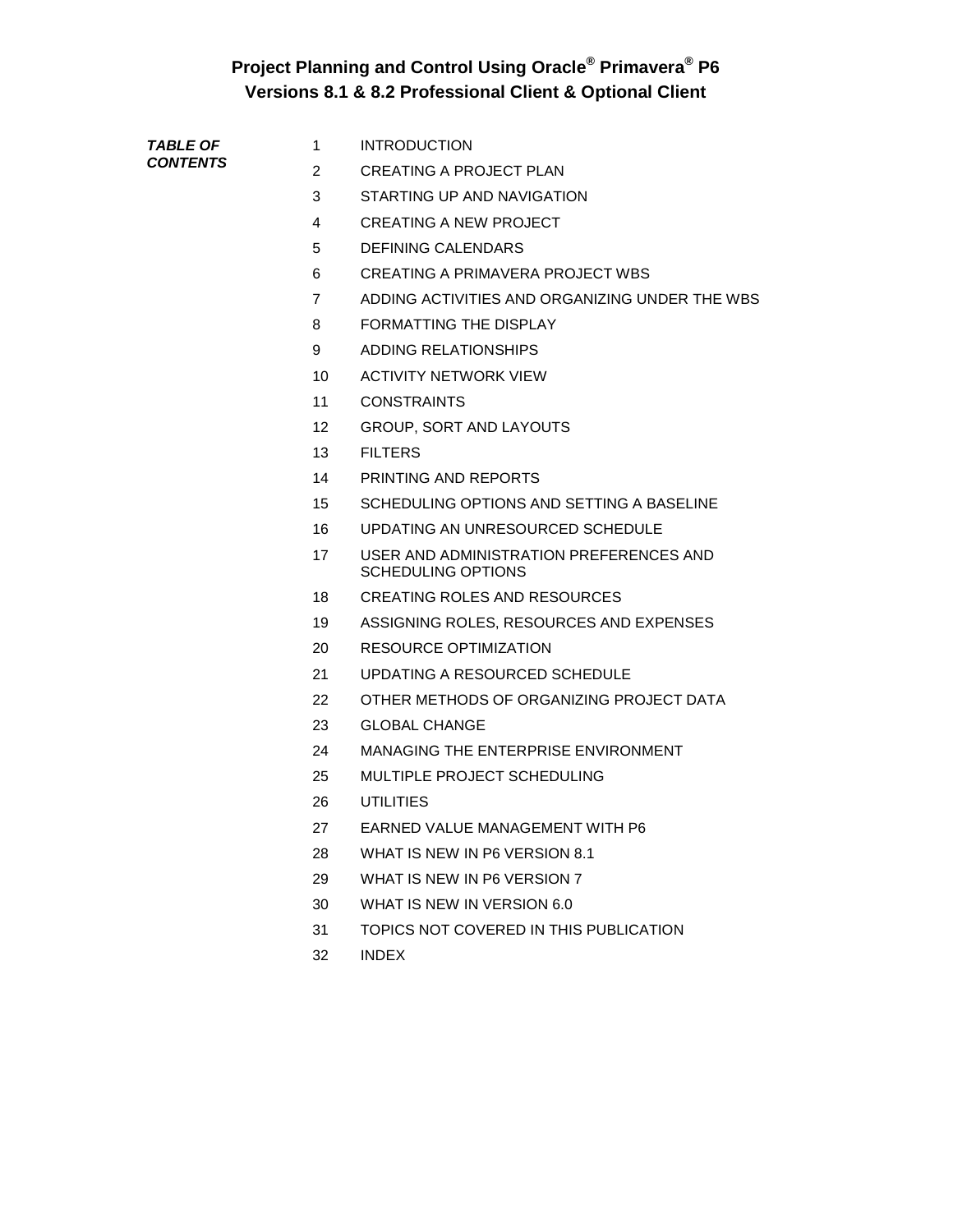#### **Reviewer:**

A. Larry Aaron CCE President, T&M Concepts Las Vegas, NV www.tandmconcepts.com

#### **Review:**

Primavera<sup>®</sup>/Oracle<sup>®</sup> are out of the gate with version 8.2 of P6<sup>TM</sup>. And Paul Harris is keeping up the pace with his latest corresponding training manual, "Project Planning & Control Using Primavera® P6  $<sup>1</sup>$ , Ver 8.2, Professional Client and Optional Client" by Paul Eastwood Harris.</sup>

Having a copy of this book is not an option—I think it's a requirement. Primavera/Oracle continues to make their software for planning & scheduling professionals more complex by adding to its very advanced capabilities and feature set. But Paul Harris, an experienced scheduler and P6 user, not an IT person, has written this terrific training and reference manual for the P6 student/user who understands how to manage projects but needs to learn how to use the software.

Among this manual's compendium of tools, techniques, tips, and traps to using Primavera's latest software package. Harris wins again by writing a clear, user-friendly book to help the reader learn and use P6 effectively and efficiently. Using the successful format from his previously published manuals for Microsoft Project, P3, SureTrak, and previous P6 versions, Harris covers the bulk of P6's feature set by flattening and shortening the steep learning curve of this complex software package.

I've used Harris' books in my company's training classes for over a decade because of his clear writing style, the depth of feature coverage, and the ability to use the book as a reference book in dayto-day use. This book follows the lead of its predecessors—it guides the user through a logical sequence of understanding the principles of project management, the steps required to set-up a project, and those required to update and maintain a project. Due to the complexity and feature set of P6, Harris' book is designed to be used in a 3-day training class. The exercises are available as a free download from Harris' web site, www.eastwoodharris.com.

Harris goes end-to-end by covering the basics of the software and its advanced functions such as User and Administration Preferences and Advanced Scheduling Options, the 3 types of calendars (unlike P3's 2 types), Roles and Resources and multiple ways of organizing the project (WBS, OBS, Contract, Phase, etc.). Harris also does a particularly good job in explaining the differences between 3 ways of stating percent complete: Physical Percent Complete, Duration Percent Complete, and Units Percent Complete and the 4 Activity Types.

He has also introduces some new topics not covered in his pervious Version 7.0 book , including "Customizable Menus", "Tiled and Tabbed Windows", "Auto-Reorganization", "Time-scaled Logic Diagrams" and more. And not only does he explain how to use the program at the "project" level, but he also explains the parent application of Primavera's Enterprise Management—which filled a huge void for me when first using the book.

Since scheduling requirements vary from project-to-project and company-to-company, Harris explains how to build and maintain schedules both with and without resources (manpower, equipment, money, materials).

If you are using Primavera's latest complex and IT intensive scheduling system, I urge you to use Paul Harris treatise on "Project Planning & Control Using Oracle<sup>®</sup> Primavera<sup>®</sup> P6 Ver 8.2, Professional Client and Optional Client." Paul Harris not only knows P6; he knows how to explain how to be effective and efficient using it. That's the winning formula.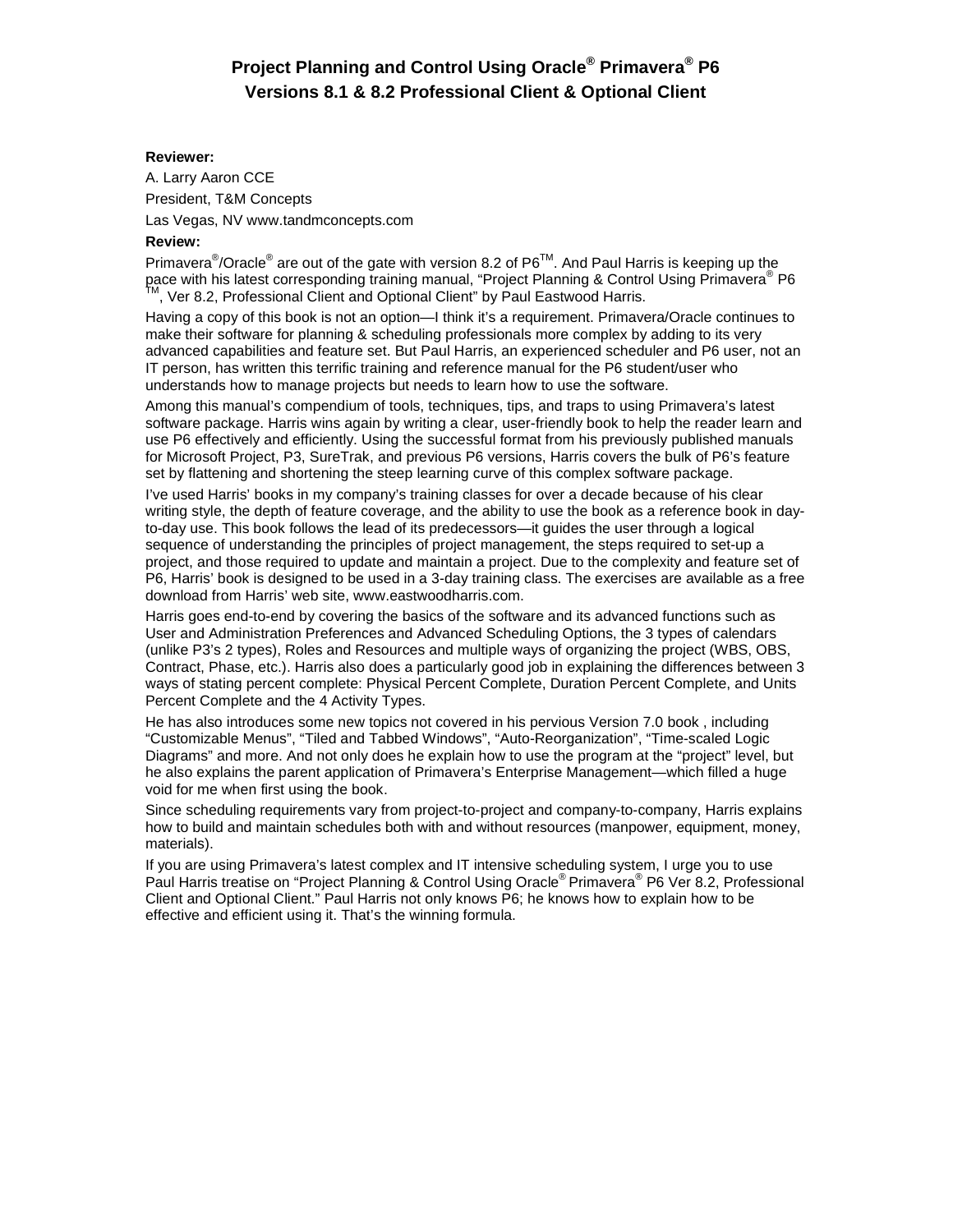### **Reviewer:**

Donald McNatty PSP F AACEI Vice President D. R. McNatty & Associates, Inc. Oracle-Primavera Authorized Reseller

www.drmcnatty.com

### **Review:**

Paul Harris has been writing books on how best to use Primavera software tools for as long as I can remember. I first started using P3 in 1985 and have been intimately involved with the software ever since. Paul Harris is an author who makes his day to day living using the tool and it shows in the details of his books. He catches the little things that pop up in the middle of an assignment and are never covered in the standard classes.

This book is so comprehensive, with well placed visual pointers and guides, that depending on what chapters are selected, it can be used for a variety of classes from basic to advanced with special classes for costs and resources. This is not just a training manual but should be used as a constant reference "bible" for when you have to use parts of the software that you haven't used for a while. With a focus on application for construction, Paul does not miss anything in working through the definition of your project from the WBS, through coding, activity and relationship definition, how the critical path algorithm calculates (it's not a mystery like some other well known scheduling tools), right on through to resource and cost definition, assignment and analysis. Experience has shown that training provided by trainers who actually make a living using the tool they train on provides the best in-depth knowledge transfer experience for the student. Using a training manual that is written from the same perspective also enhances the training experience. I highly recommend this training guide/reference manual to anyone new or experienced in the Oracle| Primavera P6 environment.